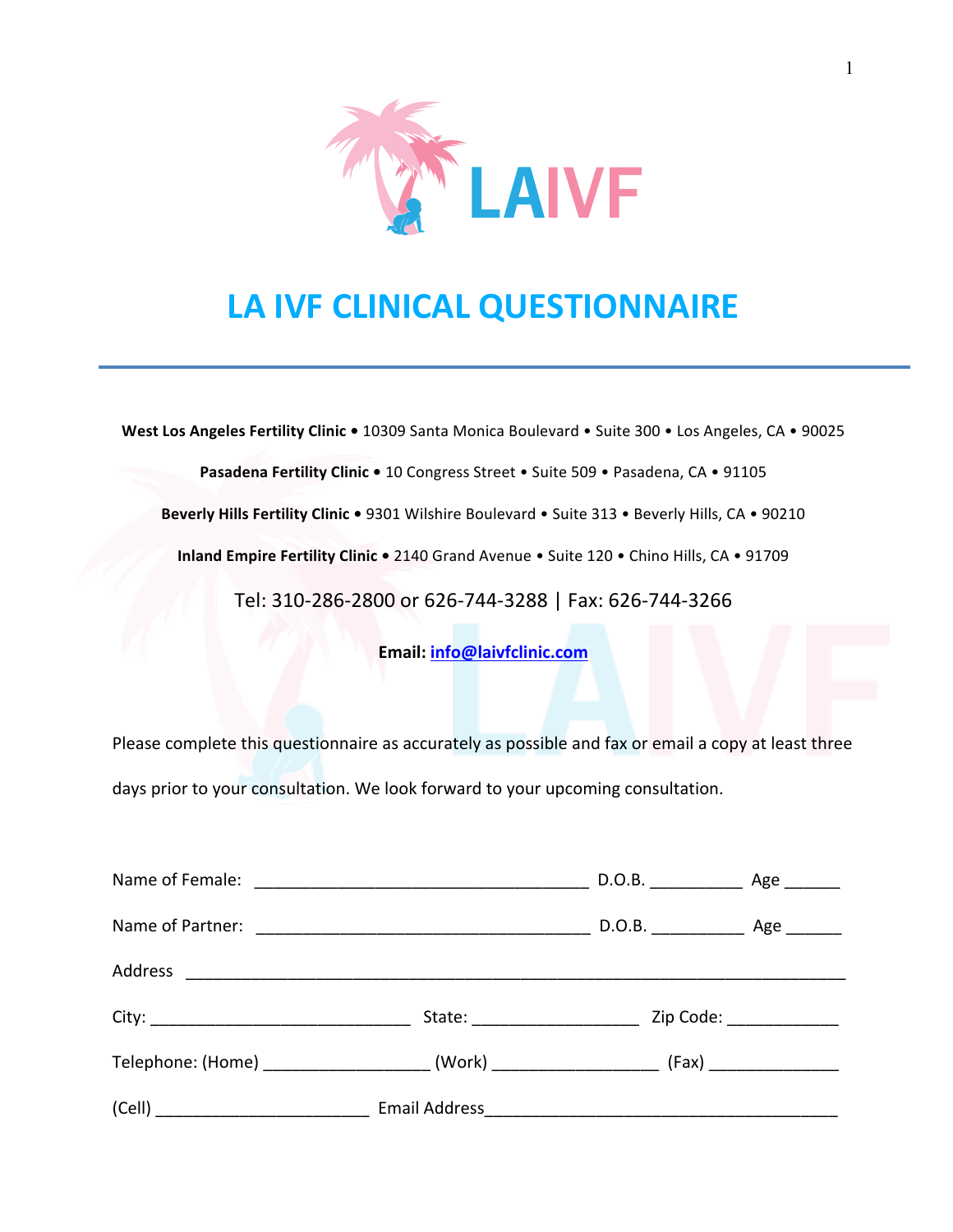|                                                               | How were you referred to our center? Friend __________ Relative ________ Internet Search _________  |
|---------------------------------------------------------------|-----------------------------------------------------------------------------------------------------|
|                                                               | Google Adwords ____________ Seminar___________ My Ob-Gyn_________ Other____________________________ |
|                                                               |                                                                                                     |
| Date of Consultation: _______________________ with Dr. Bayrak |                                                                                                     |
| <b>OBSTETRICAL HISTORY:</b>                                   |                                                                                                     |

How long have you been trying to have a baby? \_\_\_\_\_\_\_\_\_\_ years

Have you ever been pregnant before? Yes \_\_\_\_\_\_ No \_\_\_\_\_\_

| Date | Current (C)<br>or Prior<br>Partner (P) | Live<br><b>Birth</b><br>(Y/N) | Miscarriage (M)<br><b>Abortion (A)</b><br>Ectopic (E) | Weeks | Fetal<br>Heart<br>(Y/N) | D&C<br>(Y/N) | Vaginal (V)<br>Cesarean (C) | Sex | Weight | Complication |
|------|----------------------------------------|-------------------------------|-------------------------------------------------------|-------|-------------------------|--------------|-----------------------------|-----|--------|--------------|
|      |                                        |                               |                                                       |       |                         |              |                             |     |        |              |
|      |                                        |                               |                                                       |       |                         |              |                             |     |        |              |
|      |                                        |                               |                                                       |       |                         |              |                             |     |        |              |
|      |                                        |                               |                                                       |       |                         |              |                             |     |        |              |
|      |                                        |                               |                                                       |       |                         |              |                             |     |        |              |
|      |                                        |                               |                                                       |       |                         |              |                             |     |        |              |

#### **GYNECOLOGIC HISTORY:**

When was the first day of your last period? \_\_\_\_\_\_\_\_\_\_\_\_\_\_\_\_\_\_\_\_\_\_\_\_\_\_\_

Do you have regular periods? Yes \_\_\_\_\_\_ No \_\_\_\_\_\_

Age at first period? \_\_\_\_\_\_\_\_\_

Number of days of bleeding? \_\_\_\_\_\_

Number of days between the start of one period to the start of the next one? \_\_\_\_\_\_\_\_\_\_\_\_\_\_\_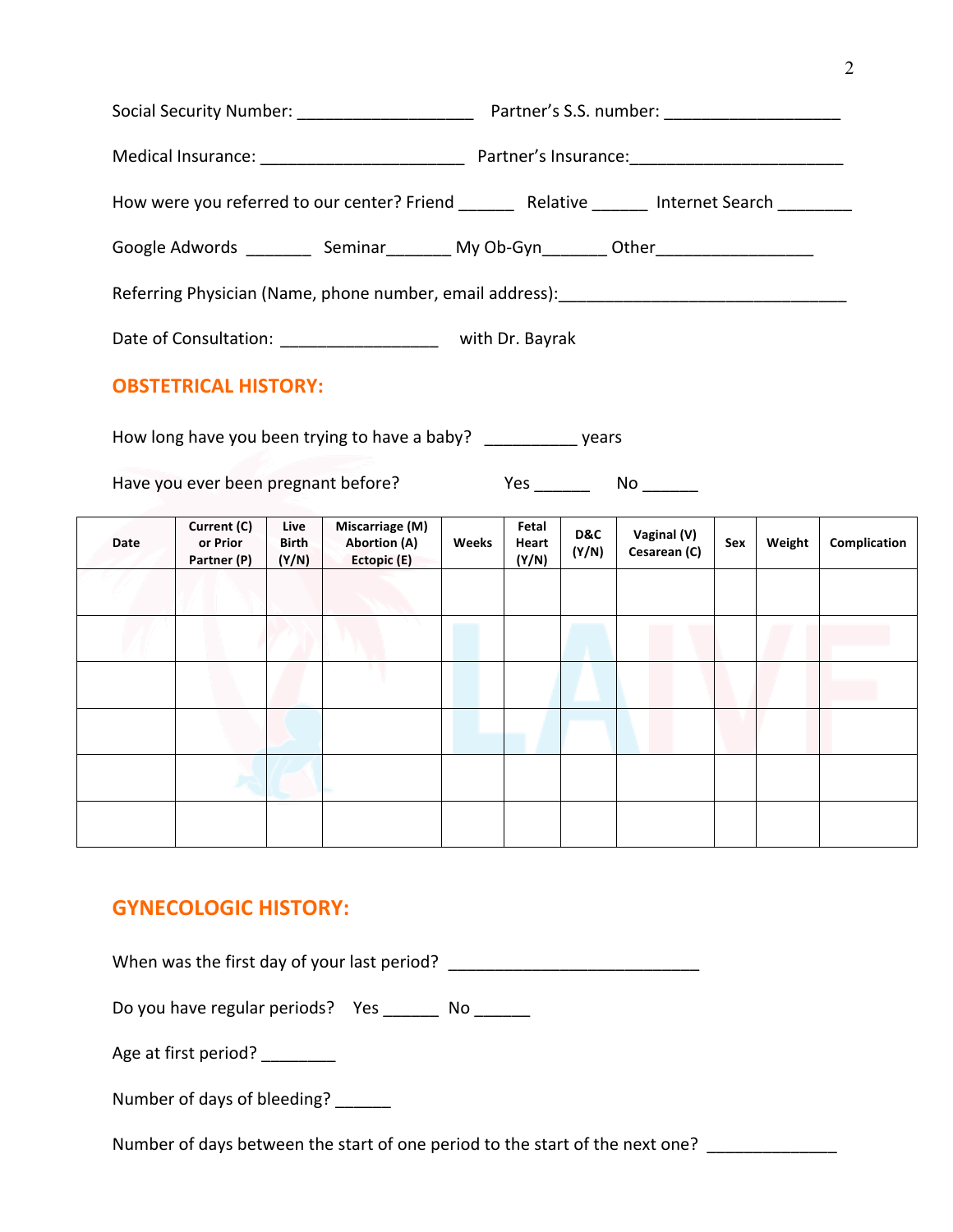| Amount of bleeding: Light Medium Heavy                                      |                   |                                                                                                                                                                                                                                |
|-----------------------------------------------------------------------------|-------------------|--------------------------------------------------------------------------------------------------------------------------------------------------------------------------------------------------------------------------------|
| Do you have pain with menstruation? Yes ________ No _______                 |                   |                                                                                                                                                                                                                                |
| Degree of pain: Mild ______ Moderate _______ Severe ______                  |                   |                                                                                                                                                                                                                                |
| Pain relieved by over the counter medications?                              |                   |                                                                                                                                                                                                                                |
| Starts with the onset of bleeding?                                          | <b>Yes</b>        |                                                                                                                                                                                                                                |
| Begins a few days prior to the onset of bleeding?                           |                   |                                                                                                                                                                                                                                |
| Persists more than 48 hours?                                                |                   |                                                                                                                                                                                                                                |
| Do you have pain with ovulation?                                            | Yes $\frac{1}{2}$ |                                                                                                                                                                                                                                |
| Do you experience pain with sexual intercourse?                             |                   | $No \quad \qquad$                                                                                                                                                                                                              |
| Pain is mostly on the exterior?                                             |                   |                                                                                                                                                                                                                                |
| Pain is mostly internal (deep penetration)?                                 |                   |                                                                                                                                                                                                                                |
| Are you experiencing a vaginal discharge?                                   |                   | No and the set of the set of the set of the set of the set of the set of the set of the set of the set of the set of the set of the set of the set of the set of the set of the set of the set of the set of the set of the se |
| Associated with itching or burning?                                         | Yes               | No la provi                                                                                                                                                                                                                    |
| Associated with an unusual odor?                                            | Yes               | No and the set of the set of the set of the set of the set of the set of the set of the set of the set of the set of the set of the set of the set of the set of the set of the set of the set of the set of the set of the se |
| What is the name and contact information of your Obstetrician/Gynecologist? |                   |                                                                                                                                                                                                                                |
| When was your last Pap smear and the result?                                |                   |                                                                                                                                                                                                                                |
| Have you ever had an abnormal Pap smear?                                    | Yes No            |                                                                                                                                                                                                                                |
| If yes, what follow up was needed?                                          |                   |                                                                                                                                                                                                                                |
| Have you ever had a mammogram?                                              |                   |                                                                                                                                                                                                                                |
| If yes, what was the result and the date?                                   |                   |                                                                                                                                                                                                                                |
| Have you ever had a sexually transmitted disease?                           |                   |                                                                                                                                                                                                                                |
| (i.e. Chlamydia, Gonorrhea, Syphilis, Herpes)                               |                   |                                                                                                                                                                                                                                |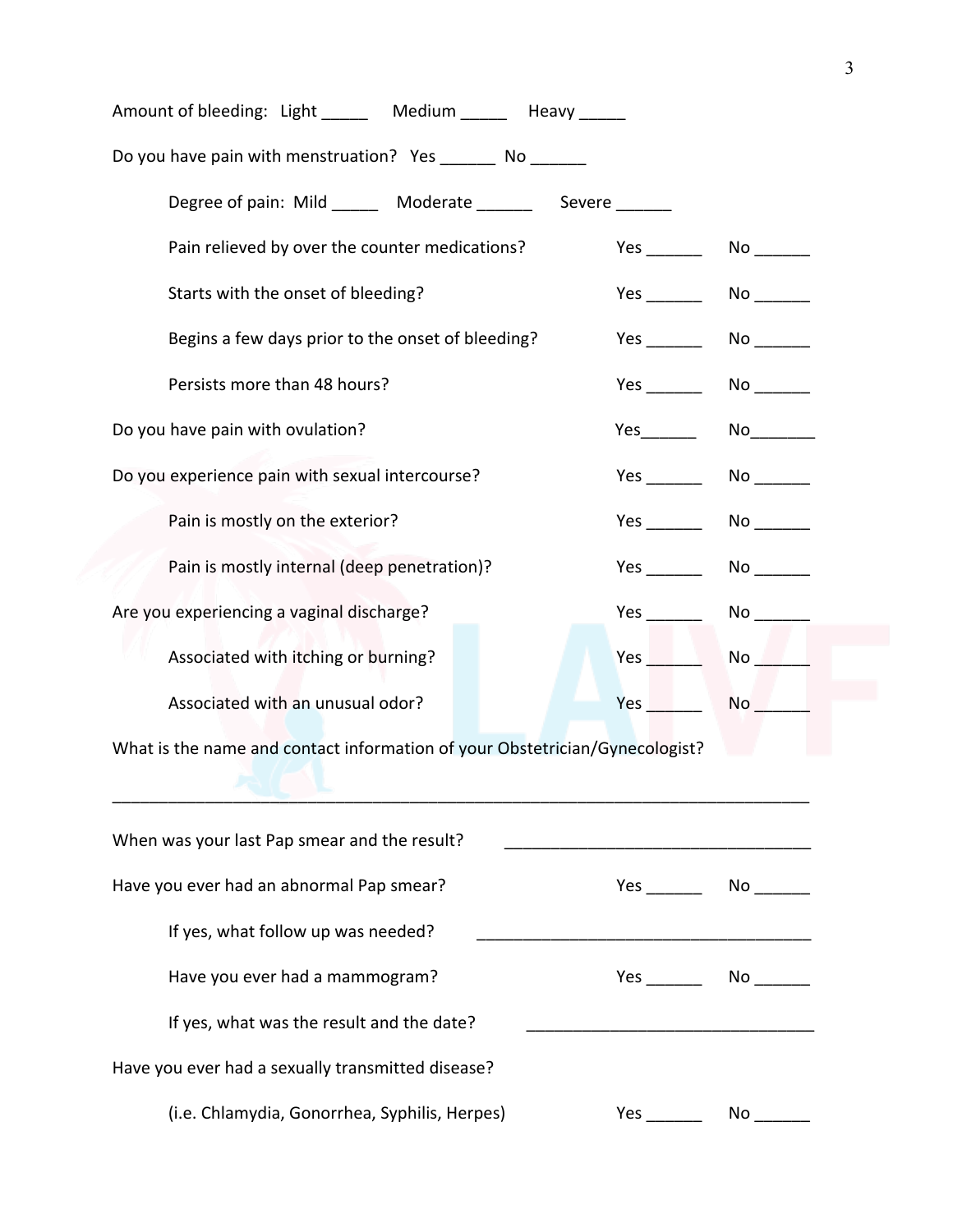|                                         |                                                                    | Yes $\qquad \qquad$ | No control to the North State of the North State of the North State of the North State of the North State of the North State of the North State of the North State of the North State of the North State of the North State of |
|-----------------------------------------|--------------------------------------------------------------------|---------------------|--------------------------------------------------------------------------------------------------------------------------------------------------------------------------------------------------------------------------------|
|                                         | Have you ever had Pelvic Inflammatory Disease (PID)?               | <b>Yes</b>          |                                                                                                                                                                                                                                |
|                                         | When? __________Were you hospitalized?                             | <b>Yes</b>          |                                                                                                                                                                                                                                |
|                                         | Do you experience milky or any discharge from your breasts?        |                     | No and the set of the set of the set of the set of the set of the set of the set of the set of the set of the                                                                                                                  |
|                                         | Do you have uterine fibroids, ovarian cysts or endometriosis?      |                     | $No \ \_$                                                                                                                                                                                                                      |
|                                         | Please indicate all that apply above.                              |                     |                                                                                                                                                                                                                                |
|                                         | Have you ever used an IUD or any other form of contraception?  Yes |                     | $No \t —$                                                                                                                                                                                                                      |
| Have you ever used birth control pills? |                                                                    |                     | No service and the series of the series of the series of the series of the series of the series of the series                                                                                                                  |
| How many years?                         |                                                                    |                     |                                                                                                                                                                                                                                |
| When did you last use it?               |                                                                    |                     |                                                                                                                                                                                                                                |

## **PREVIOUS SURGERIES:**

| Have you ever had surgery? |
|----------------------------|
|----------------------------|

| <b>Procedure</b> | <b>Date</b> | <b>Indication</b> | <b>Outcome</b> |
|------------------|-------------|-------------------|----------------|
|                  |             |                   |                |
|                  |             |                   |                |
|                  |             |                   |                |
|                  |             |                   |                |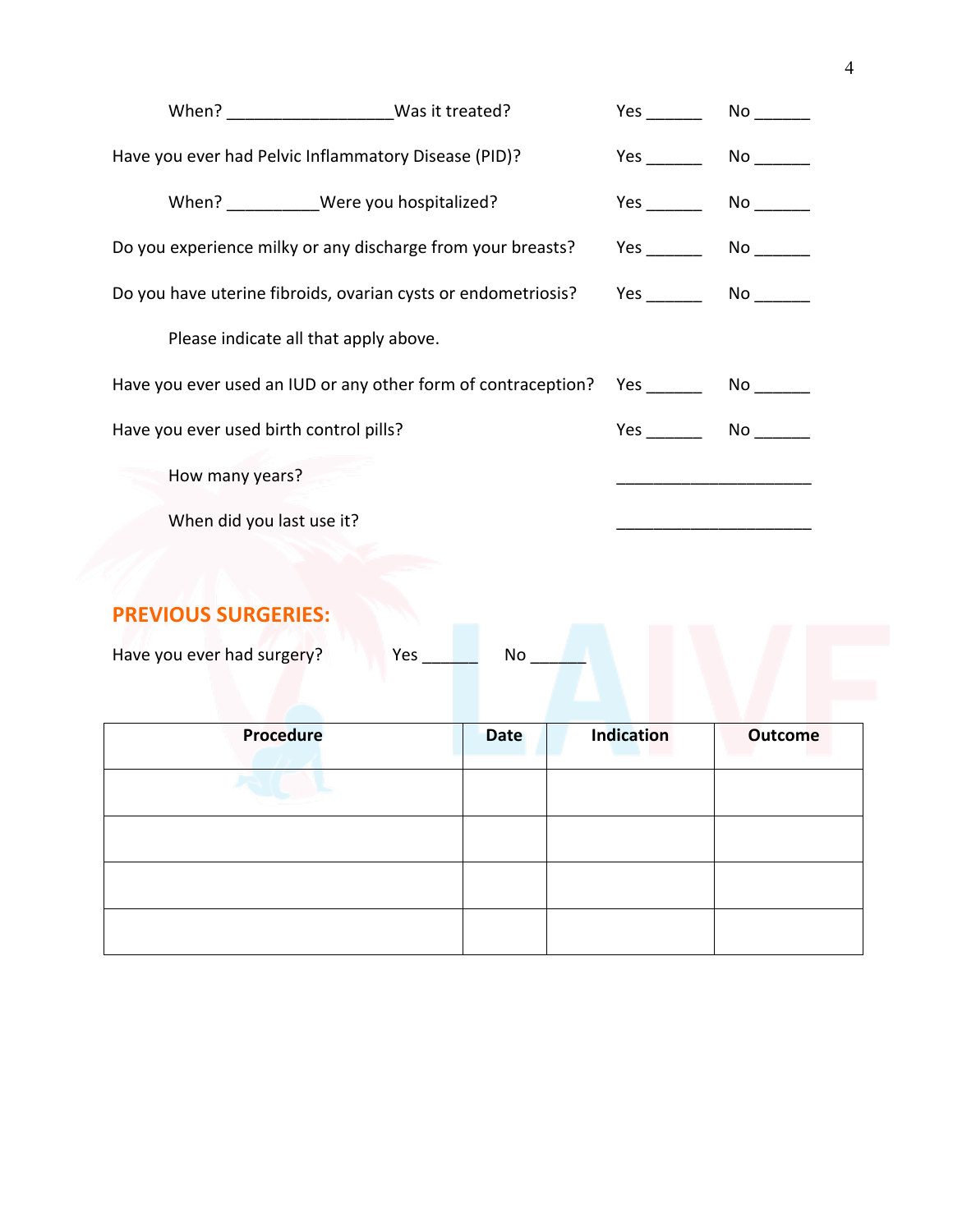#### **MEDICAL CONDITIONS:**

Do you have any of the following conditions?

| <b>Condition</b>               | Yes/No | <b>Comments</b> |
|--------------------------------|--------|-----------------|
| Any type of cancer             |        |                 |
| Arthritis                      |        |                 |
| Asthma                         |        |                 |
| <b>Bladder infection</b>       |        |                 |
| Bleeding tendency              |        |                 |
| <b>Breast cancer</b>           |        |                 |
| Breast lump or tumor           |        |                 |
| <b>Bronchitis</b>              |        |                 |
| Cirrhosis                      |        |                 |
| Clot formation in legs or lung |        |                 |
| <b>Diabetes</b>                |        |                 |
| Gastric/duodenal ulcer         |        |                 |
| German measles (Rubella)       |        |                 |
| Glasses/contact lenses         |        |                 |
| Heart attack                   |        |                 |
| Heart disease                  |        |                 |
| Heart murmur                   |        |                 |
| Hepatitis                      |        |                 |
| High blood pressure            |        |                 |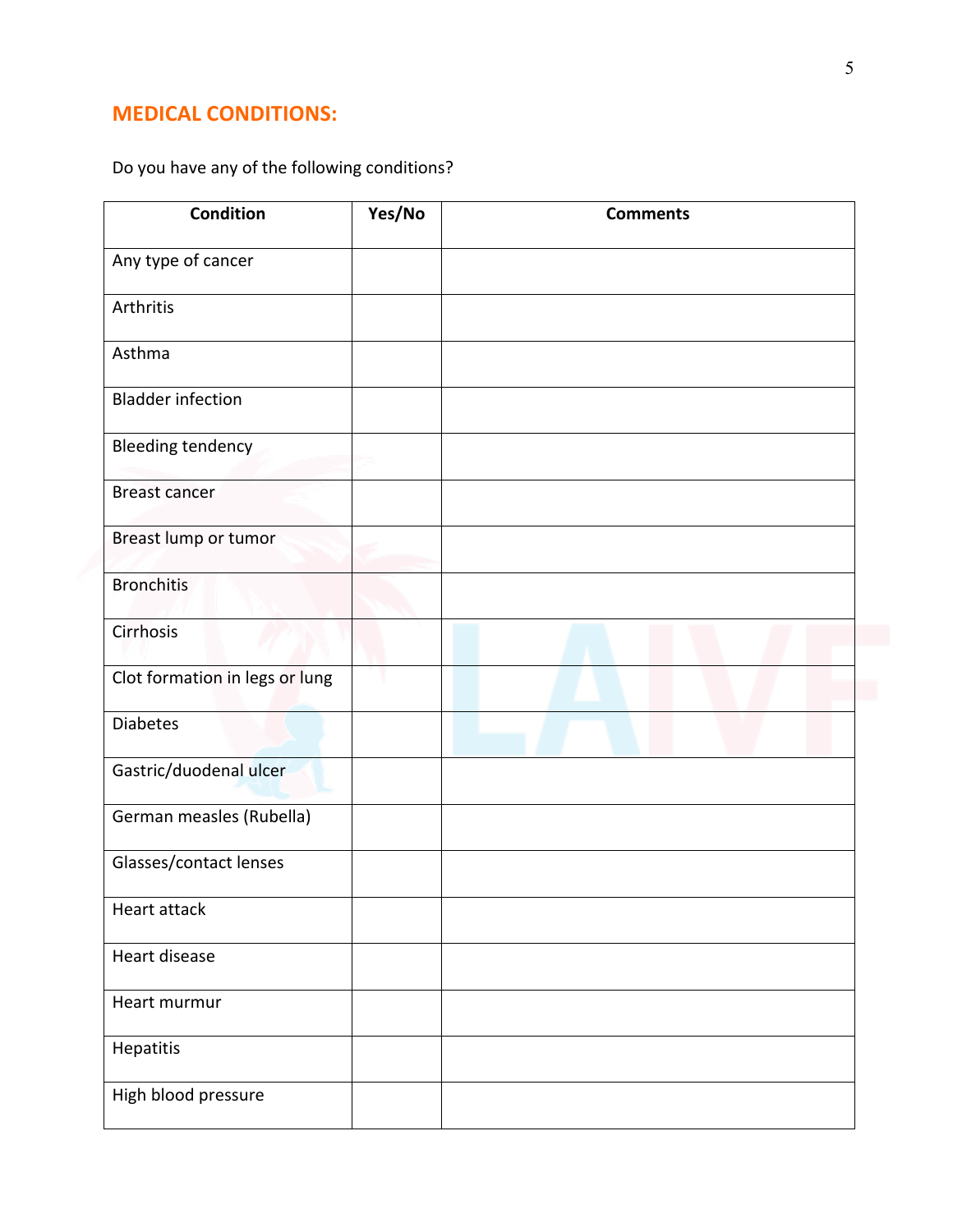| Intestinal bleeding          |  |  |
|------------------------------|--|--|
| Kidney disease               |  |  |
| Kidney infection             |  |  |
| Kidney stones                |  |  |
| Lung disease                 |  |  |
| Migraine                     |  |  |
| Neurological disorders       |  |  |
| Ovarian cancer               |  |  |
| Paralysis                    |  |  |
| Pneumonia                    |  |  |
| Problems with anesthesia     |  |  |
| Prolonged dizziness          |  |  |
| <b>Rheumatic fever</b>       |  |  |
| <b>Rheumatoid arthritis</b>  |  |  |
| Systemic lupus erythematosis |  |  |
| Thrombophlebitis             |  |  |
| Thyroid disease              |  |  |
| Tuberculosis                 |  |  |
| Uterine cancer               |  |  |
| Varicose veins               |  |  |
| Other                        |  |  |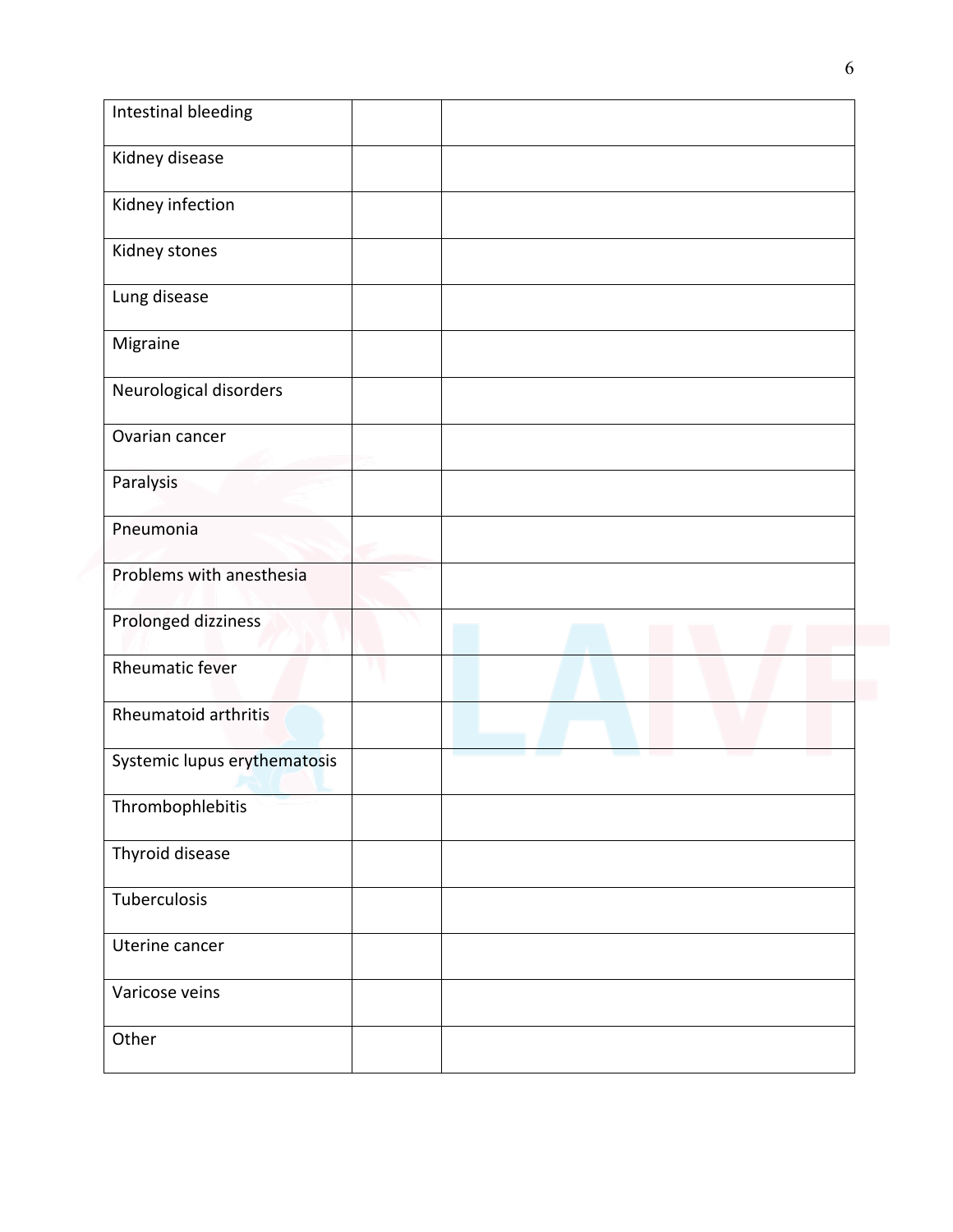#### **DRUG ALLERGIES:**

Are you allergic to any medications that you know of? Yes \_\_\_\_\_\_ No \_\_\_\_\_\_

| <b>Medication</b> | <b>Reaction</b> |
|-------------------|-----------------|
|                   |                 |
|                   |                 |
|                   |                 |

#### **CURRENT MEDICATIONS:**

Are you currently taking any medications or supplements? Yes \_\_\_\_\_\_ No \_\_\_\_\_\_

| <b>Medication</b> | <b>Dose</b> | Frequency |
|-------------------|-------------|-----------|
|                   |             |           |
|                   |             |           |
|                   |             |           |
|                   |             |           |
|                   |             |           |
|                   |             |           |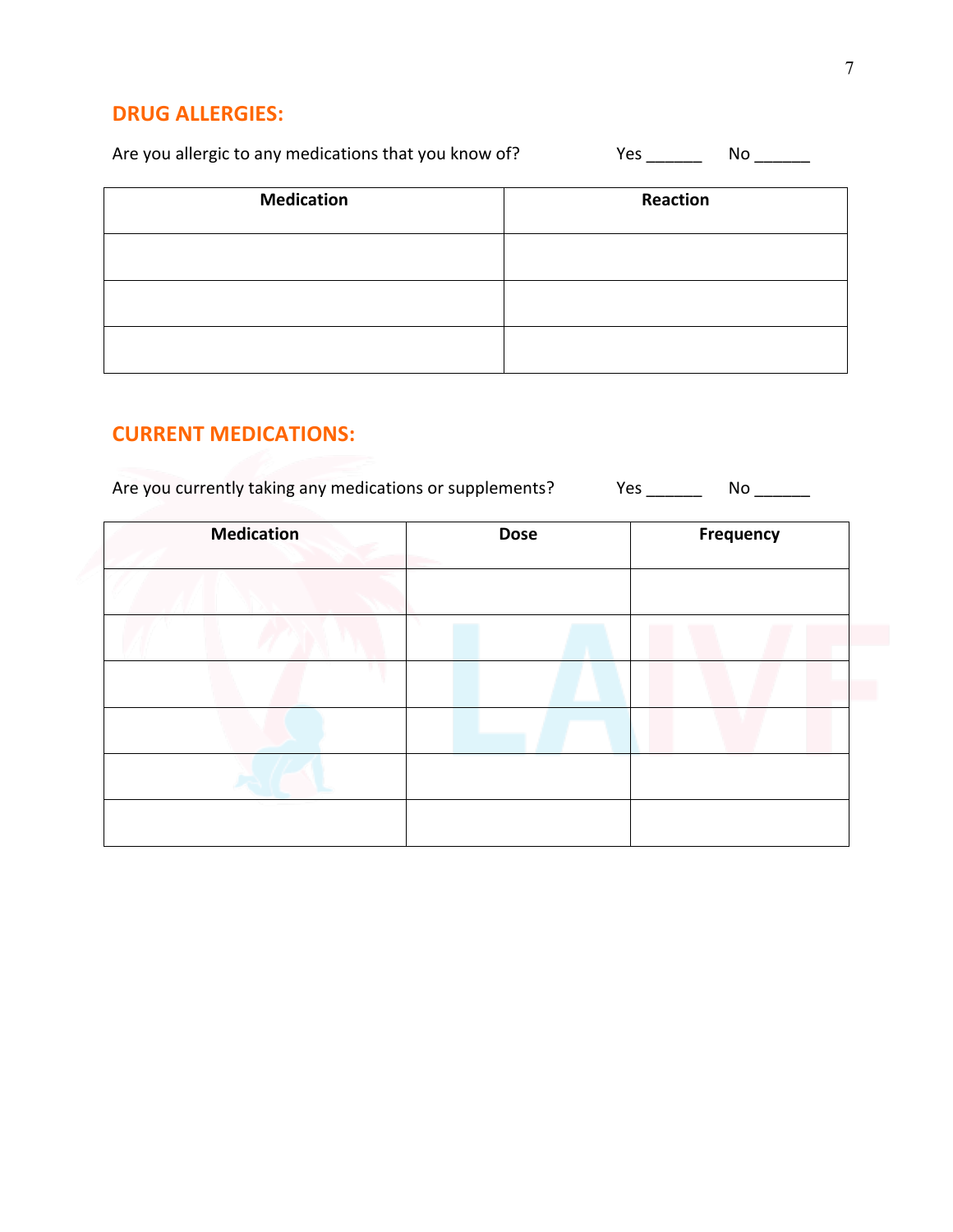#### **FAMILY HISTORY:**

Is there a history of any of the following conditions in the family?

| <b>Condition</b>               | Yes/No | <b>Comments</b> |
|--------------------------------|--------|-----------------|
| Any type of cancer             |        |                 |
| <b>Birth defects</b>           |        |                 |
| <b>Blood disorders</b>         |        |                 |
| Breast cancer                  |        |                 |
| Clot formation in legs or lung |        |                 |
| Cystic fibrosis or thalassemia |        |                 |
| Diabetes or insulin resistance |        |                 |
| Early menopause                |        |                 |
| <b>Heart disease</b>           |        |                 |
| High blood pressure            |        |                 |
| Infertility                    |        |                 |
| Inherited diseases             |        |                 |
| Kidney disease                 |        |                 |
| Lupus erythematosis            |        |                 |
| Mental retardation             |        |                 |
| Multiple births                |        |                 |
| Ovarian cancer                 |        |                 |
| Polycystic ovary syndrome      |        |                 |
| Recurrent pregnancy loss       |        |                 |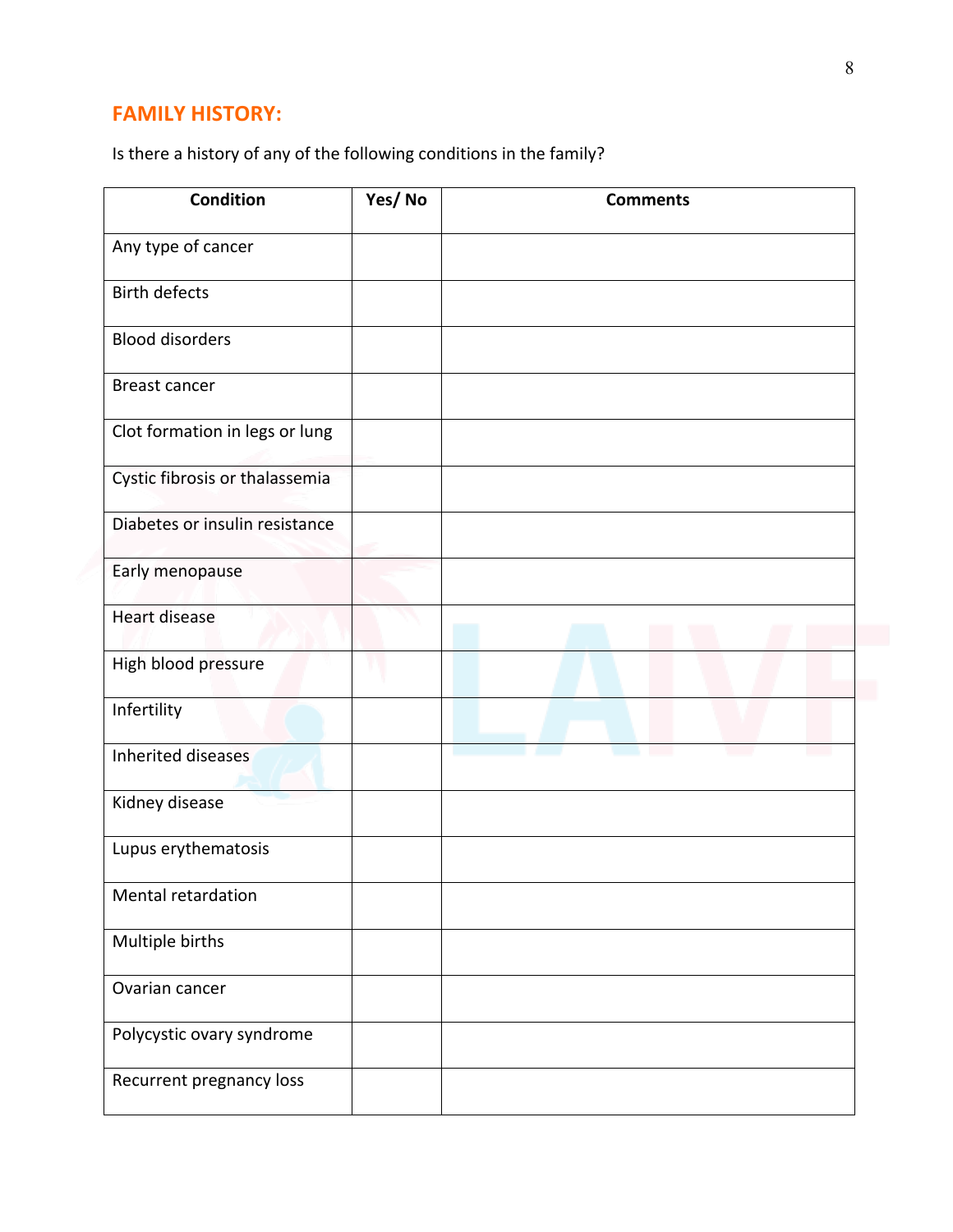| Rheumatoid arthritis |  |
|----------------------|--|
| Sickle cell disease  |  |
| <b>Tay Sachs</b>     |  |
| Thyroid disease      |  |
| Uterine cancer       |  |
| Other                |  |

# **SOCIAL HISTORY:**

| Occupation:                                                             |     |                               |      |  |
|-------------------------------------------------------------------------|-----|-------------------------------|------|--|
| Weight: _____________________                                           |     |                               |      |  |
| Do you use tobacco?                                                     |     |                               |      |  |
| Do you use alcohol?                                                     |     | Yes No #Drinks/wk             |      |  |
| Have you ever used drugs?                                               | Yes | <b>No</b>                     |      |  |
| How long have you been together with your current partner?              |     |                               | yrs  |  |
| Have you had problems conceiving in a previous relationship? Yes No N/A |     |                               |      |  |
| How frequently do you have intercourse?                                 |     | <b>Example 2</b> Week / month |      |  |
| Do you have to use a lubricant?                                         |     | <b>Yes</b>                    | No l |  |

## **BACKGROUND INFORMATION: (Please check all that apply)**

| Ashkenazi Jewish       | Caucasian (Non-Hispanic) | Hispanic |
|------------------------|--------------------------|----------|
| African American       | Asian American           |          |
| Other (Please specify) |                          |          |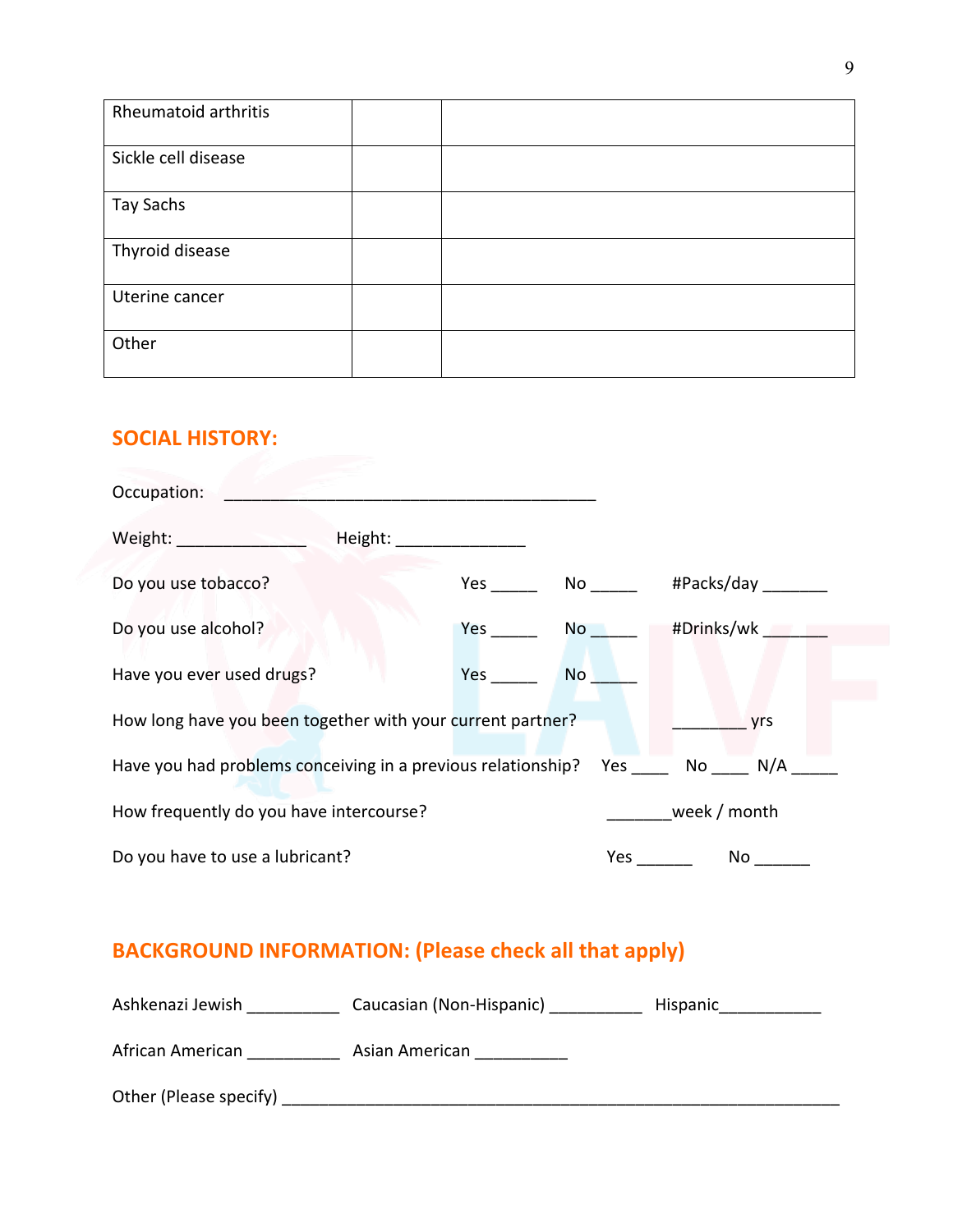#### **COMMENTS:**

**MALE HISTORY:** 

Please describe the nature of your problem.

| Do you have any medical problems?               |               | No and the set of the set of the set of the set of the set of the set of the set of the set of the set of the |
|-------------------------------------------------|---------------|---------------------------------------------------------------------------------------------------------------|
| Have you ever had any surgeries?                |               | No and the set of the set of the set of the set of the set of the set of the set of the set of the set of the |
| Any family history of any major illnesses?      | Yes $\_\_$    | No and the set of the set of the set of the set of the set of the set of the set of the set of the set of the |
|                                                 |               |                                                                                                               |
| Have you initiated any pregnancies in the past? | $\#$ and $\#$ | No l                                                                                                          |
| Number with current partner?                    |               |                                                                                                               |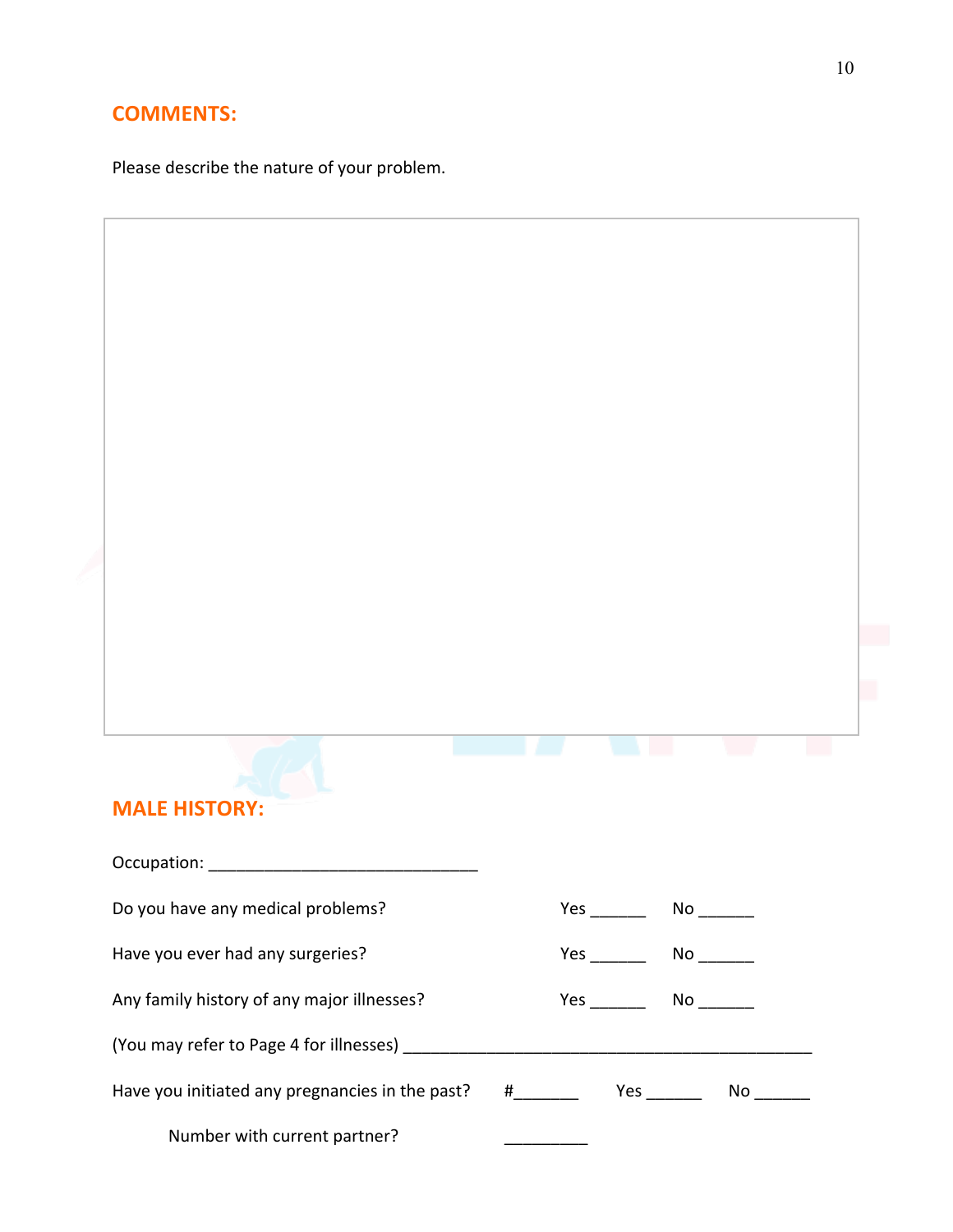| When was the most recent pregnancy?                                                                                                                                                                                            |                                             |
|--------------------------------------------------------------------------------------------------------------------------------------------------------------------------------------------------------------------------------|---------------------------------------------|
| Have you been evaluated by a Urologist?                                                                                                                                                                                        |                                             |
|                                                                                                                                                                                                                                |                                             |
| Have you ever had a semen analysis?                                                                                                                                                                                            | $Yes$ No $\qquad \qquad$ No $\qquad \qquad$ |
| Result: Date: ___________                                                                                                                                                                                                      |                                             |
| Volume (ml or cc):                                                                                                                                                                                                             |                                             |
| Count (million/ml):                                                                                                                                                                                                            |                                             |
| Motility (% moving sperm):                                                                                                                                                                                                     |                                             |
| Morphology (% normal forms):                                                                                                                                                                                                   | (Kruger's or WHO Criteria?)                 |
| Have you ever had sperm DNA testing?                                                                                                                                                                                           |                                             |
| Sperm DNA fragmentation index (DFI): ________                                                                                                                                                                                  | %                                           |
| High Density Stainability (HDS): _________ %                                                                                                                                                                                   |                                             |
|                                                                                                                                                                                                                                |                                             |
|                                                                                                                                                                                                                                |                                             |
| Are you allergic to any medications?<br>Yes                                                                                                                                                                                    | <b>No</b>                                   |
| Medication: New York Production and Medication and Medication and Medication and Medication and Medication and Medication and Medication and Medication and Medication and Medication and Medication and Medication and Medica | Reaction: _______________________           |
| Are you taking any medications?                                                                                                                                                                                                |                                             |
|                                                                                                                                                                                                                                |                                             |
| Do you use Tobacco?                                                                                                                                                                                                            |                                             |
| Do you use Alcohol?                                                                                                                                                                                                            |                                             |
| Have you ever used drugs?                                                                                                                                                                                                      | $Yes$ No $No$                               |
| Do you use a hot tub or wear tight underwear? Yes ________ No ________ #Times/wk ______                                                                                                                                        |                                             |
| Weight: ____________                                                                                                                                                                                                           |                                             |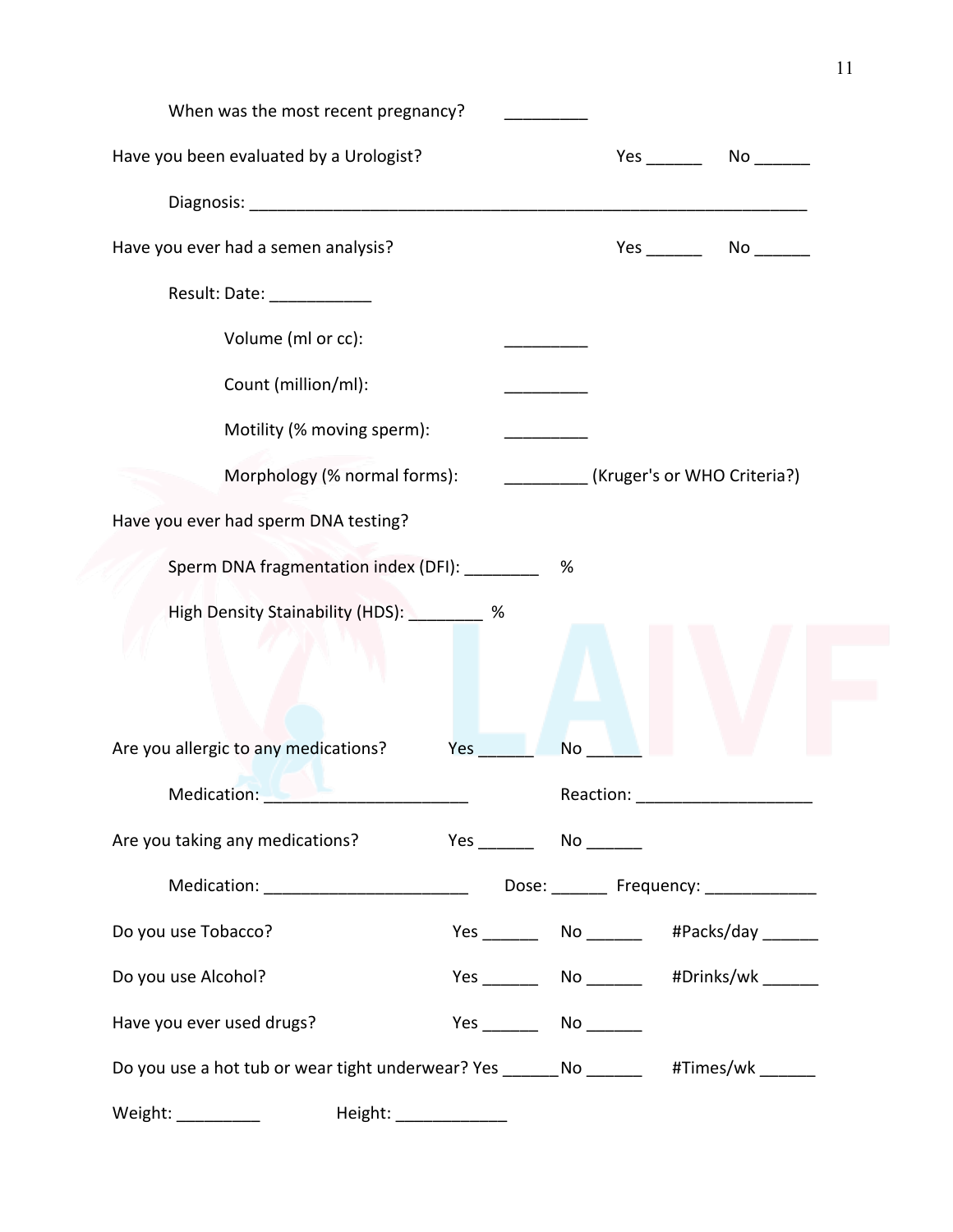Have you  $(\vec{\triangle})$  had any of the following tests or procedures?

| <b>Test/Procedure</b>    | <b>Date</b> | <b>Result</b> | <b>Comment</b> |
|--------------------------|-------------|---------------|----------------|
| <b>Male Blood Tests</b>  |             |               |                |
| <b>FSH</b>               |             |               |                |
| LH                       |             |               |                |
| Testosterone             |             |               |                |
| <b>TSH</b>               |             |               |                |
| Prolactin                |             |               |                |
| DQ Alpha or HLA          |             |               |                |
| Semen culture            |             |               |                |
| <b>Surgery</b>           |             |               |                |
| Vasectomy                |             |               |                |
| Vasectomy reversal       |             |               |                |
| <b>Testicular biopsy</b> |             |               |                |
| Varicocele surgery       |             |               |                |
| Hernia repair            |             |               |                |
| Undescended testicle     |             |               |                |
| Removal of testicle (s)  |             |               |                |
| TESE or MESA             |             |               |                |
| Other                    |             |               |                |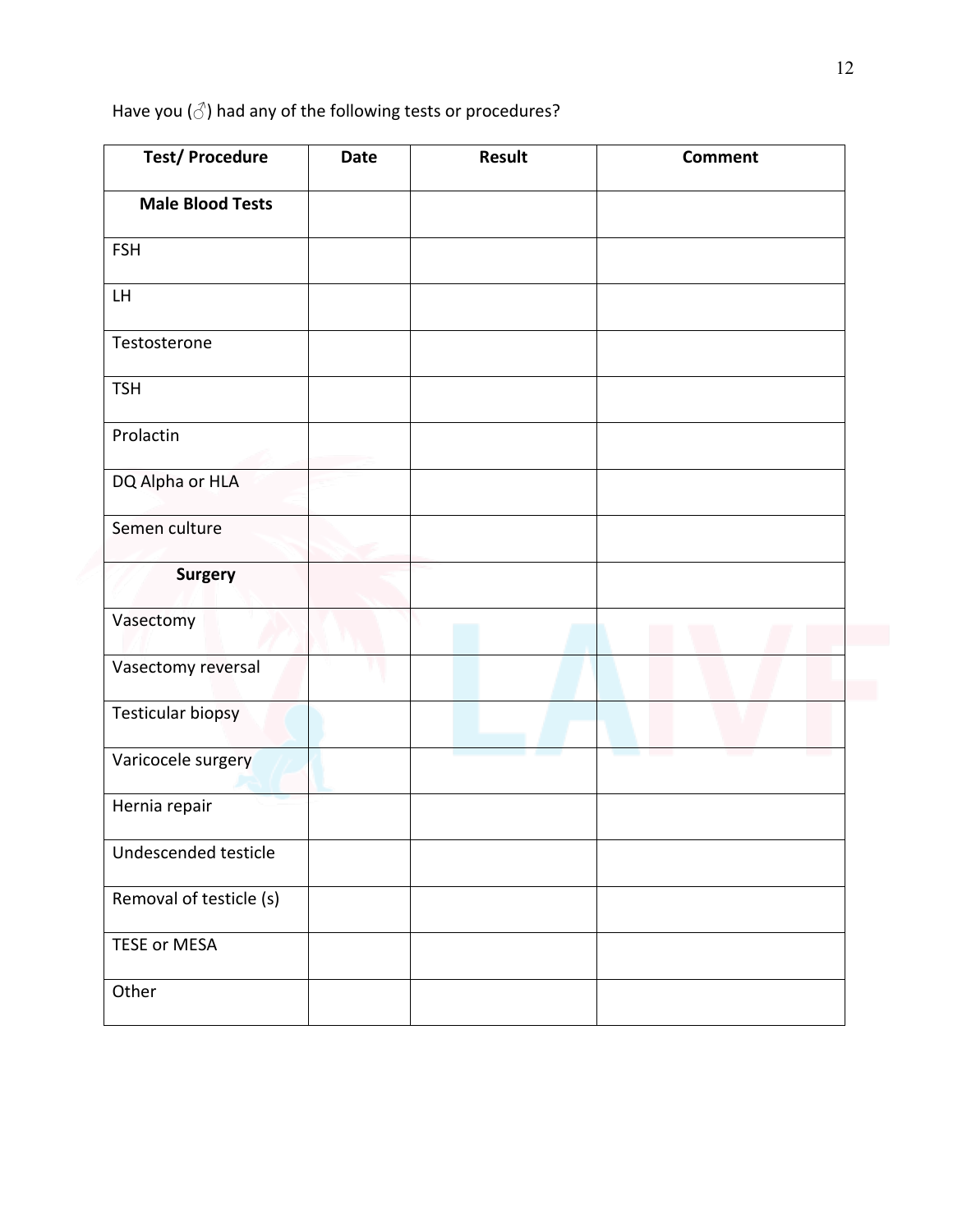#### **PREVIOUS INFERTILITY EVALUATION:**

Have you ( $\circ$ ) ever had any of the following tests or procedures? Please enter all that apply.

| <b>Test/Procedure</b>                 | <b>Date</b> | <b>Result</b> |
|---------------------------------------|-------------|---------------|
| <b>Female Blood Tests</b>             |             |               |
| FSH (Cycle day 3)                     |             |               |
| Estradiol (Cycle day 3)               |             |               |
| Anti-Mullerian Hormone (AMH)          |             |               |
| Inhibin B level                       |             |               |
| LH (Cycle day 3)                      |             |               |
| Progesterone (7 days after ovulation) |             |               |
| <b>TSH</b>                            |             |               |
| Prolactin                             |             |               |
| <b>DHEAS</b>                          |             |               |
| Testosterone                          |             |               |
| 17 Hydroxy-Progesterone               |             |               |
| Blood type and Rh status              |             |               |
| Rubella/Varicella                     |             |               |
| <b>HIV</b>                            |             |               |
| Hepatitis B surface antigen           |             |               |
| Hepatitis C antibody                  |             |               |
| RPR/VDRL (Syphilis)                   |             |               |
| <b>Blood tests (Immunologic)</b>      |             |               |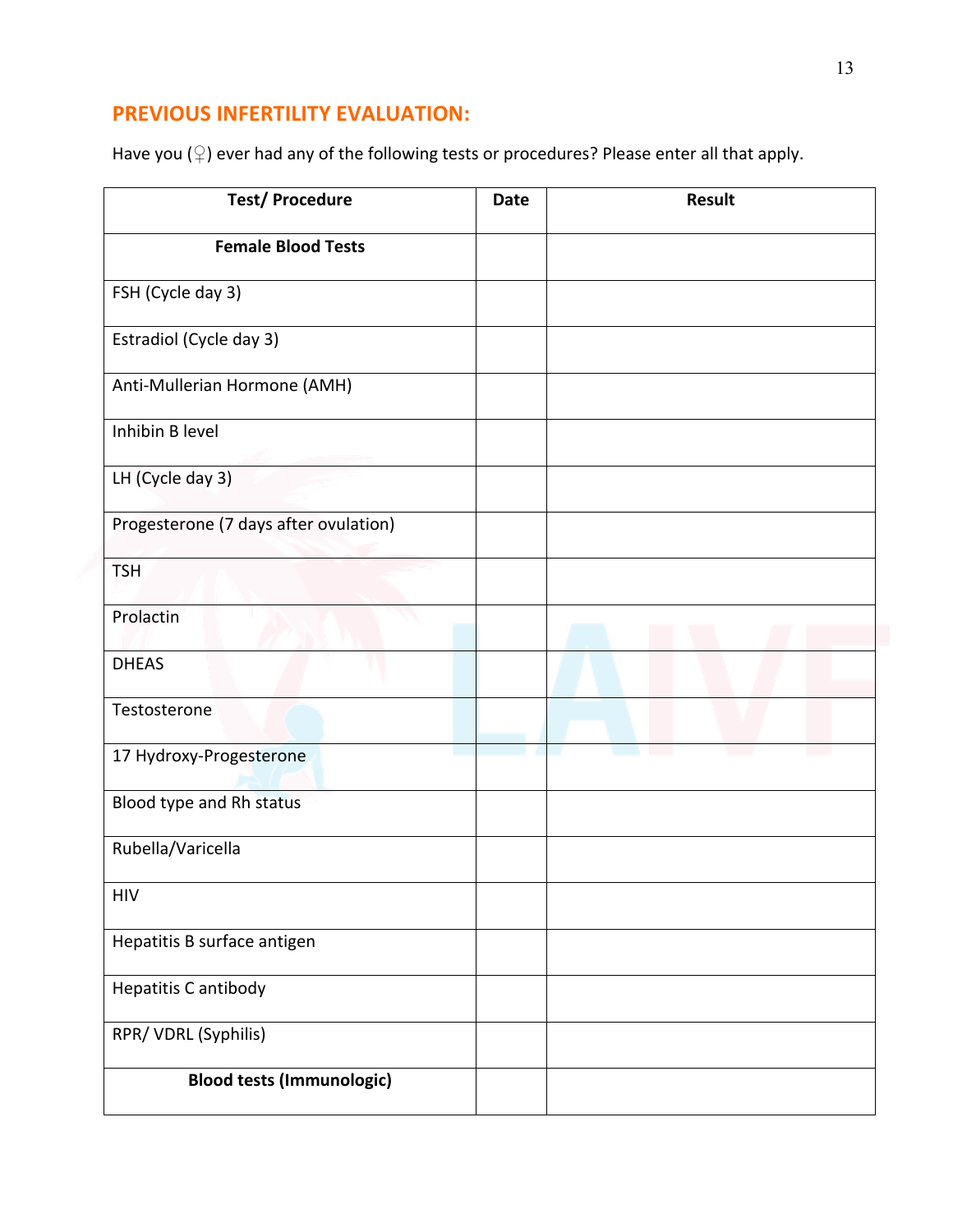| Antinuclear antibodies (ANA)               |  |
|--------------------------------------------|--|
| Antiphospholipid antibodies (APA)          |  |
| Antipaternal leukocyte antibodies (APLA)   |  |
| Natural Killer (NK) cell assay             |  |
| Immunophenotype                            |  |
| DQ Alpha or HLA testing                    |  |
| Anti-thyrogobulin antibodies (ATA)         |  |
| Anti-microsomal antibodies (AMA, TPO)      |  |
| Anti-sperm antibodies                      |  |
| IgA level                                  |  |
| Thrombophilia work up (clotting disorders) |  |
| <b>Cervical/Vaginal Cultures</b>           |  |
| Chlamydia/Gonorrhea                        |  |
| Ureaplasma/Mycoplasma                      |  |
| <b>General Assessment</b>                  |  |
| Gynecological exam                         |  |
| Mammogram                                  |  |
| Physical exam                              |  |
|                                            |  |
| Basal Body Temperature chart (BBT)         |  |
| Urine Ovulation predictor (OPK or LH kit)  |  |
| Post coital test (PCT)                     |  |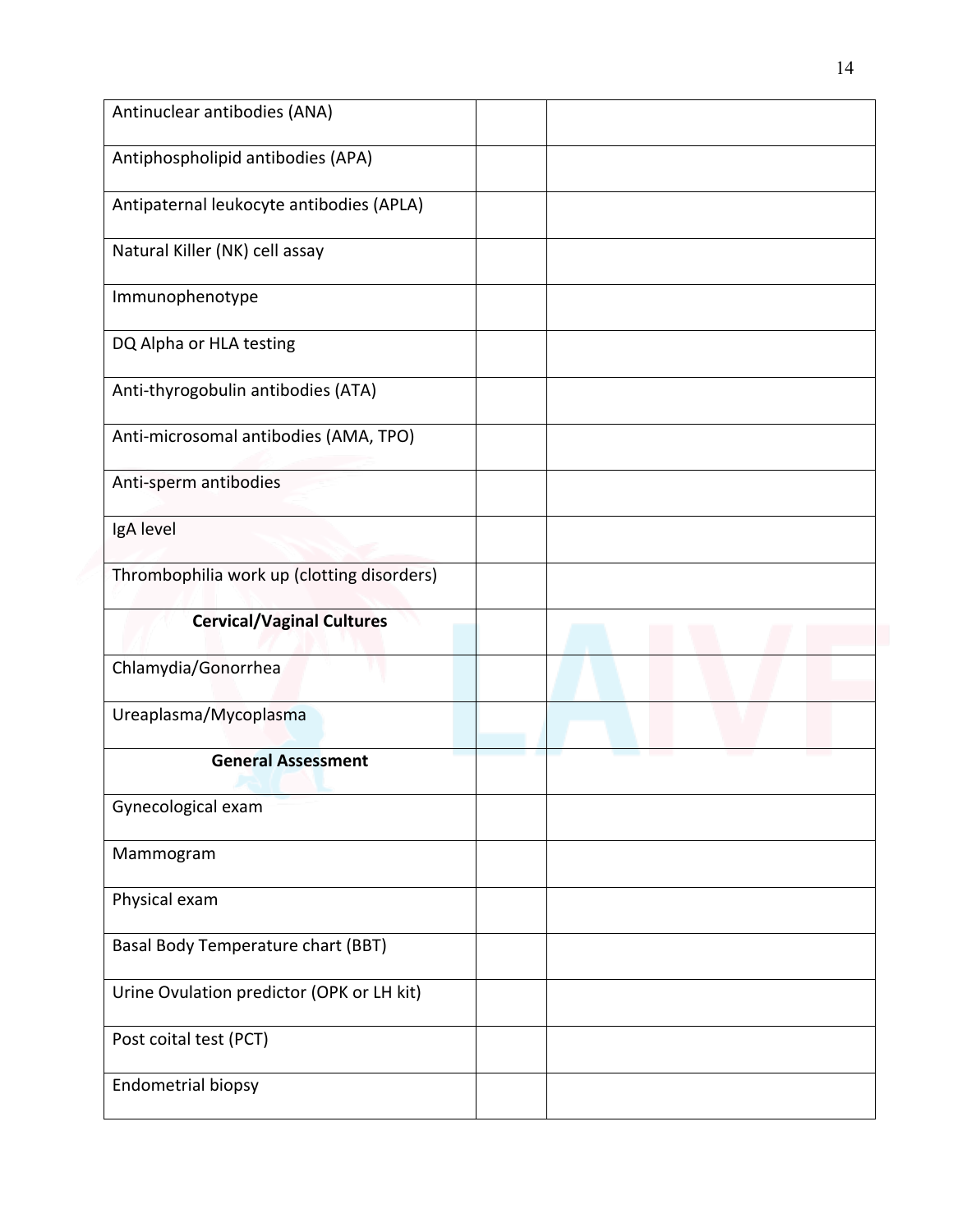| Other                                       |             |        |
|---------------------------------------------|-------------|--------|
| <b>Pelvic Assessment</b>                    | <b>Date</b> | Result |
| Pelvic exam                                 |             |        |
| Vaginal ultrasound                          |             |        |
| Hysterosalpingogram (HSG) (Dye Test)        |             |        |
| Fluid ultrasound (Hydrosonography)          |             |        |
| Hysteroscopy (Camera to look inside uterus) |             |        |
| Laparoscopy (Camera to look inside abdomen) |             |        |
| Laparotomy (Open abdominal surgery)         |             |        |
| Other                                       |             |        |

#### **PREVIOUS INFERTILITY TREATMENT**

Have you ever used any of the following medications or treatments?

| <b>Medication</b>             | <b>Date</b> | <b>Dose</b> | # Cycles | <b>Comment</b> |
|-------------------------------|-------------|-------------|----------|----------------|
|                               |             |             |          |                |
| Clomiphene Citrate (Oral) or  |             |             |          |                |
|                               |             |             |          |                |
| Femara (Oral)                 |             |             |          |                |
|                               |             |             |          |                |
|                               |             |             |          |                |
| Gonal F, Follistim, Repronex, |             |             |          |                |
|                               |             |             |          |                |
| Menopur, Bravelle, Luveris    |             |             |          |                |
|                               |             |             |          |                |
|                               |             |             |          |                |
| (Injectible medications)      |             |             |          |                |
|                               |             |             |          |                |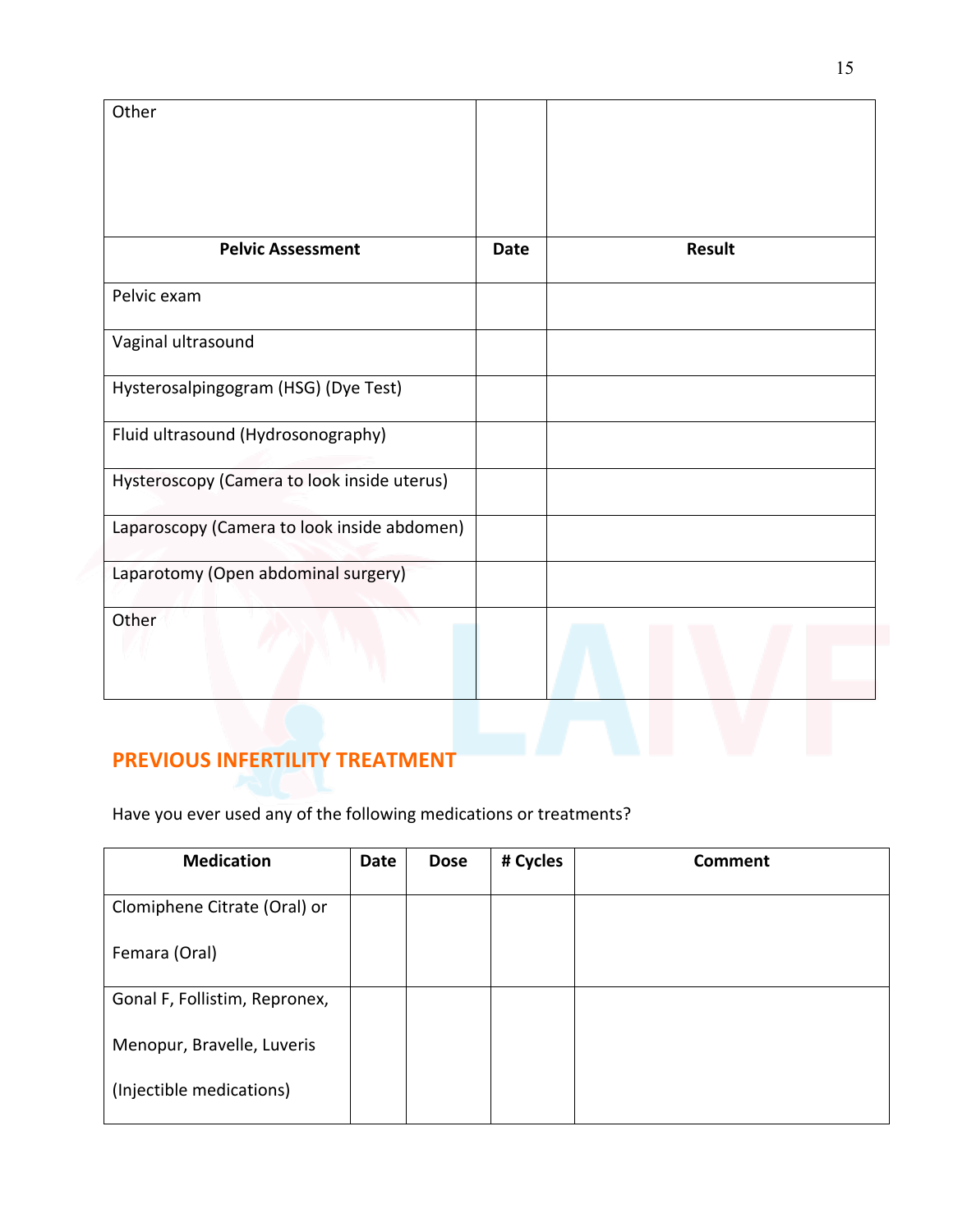| HCG (Profasi, Ovidrel)             |  |  |  |  |  |
|------------------------------------|--|--|--|--|--|
| Progesterone                       |  |  |  |  |  |
| Aspirin                            |  |  |  |  |  |
| Heparin or Lovenox                 |  |  |  |  |  |
| Prednisilone (Medrol)              |  |  |  |  |  |
| Prednisone                         |  |  |  |  |  |
| Dexamethasone                      |  |  |  |  |  |
| Intravenous Immunoglobulin         |  |  |  |  |  |
| (IVIG) or Intralipid               |  |  |  |  |  |
| Leukocyte Immunization             |  |  |  |  |  |
| Therapy (LIT)                      |  |  |  |  |  |
| <b>Treatment</b>                   |  |  |  |  |  |
| <b>Timed Intercourse</b>           |  |  |  |  |  |
| Intrauterine Insemination          |  |  |  |  |  |
| (III)                              |  |  |  |  |  |
| In Vitro Fertilization (IVF)       |  |  |  |  |  |
| 1.                                 |  |  |  |  |  |
| 2.                                 |  |  |  |  |  |
| 3.                                 |  |  |  |  |  |
| 4.                                 |  |  |  |  |  |
| Ovum Donation (OD)                 |  |  |  |  |  |
| <b>Gestational Surrogacy (SUR)</b> |  |  |  |  |  |